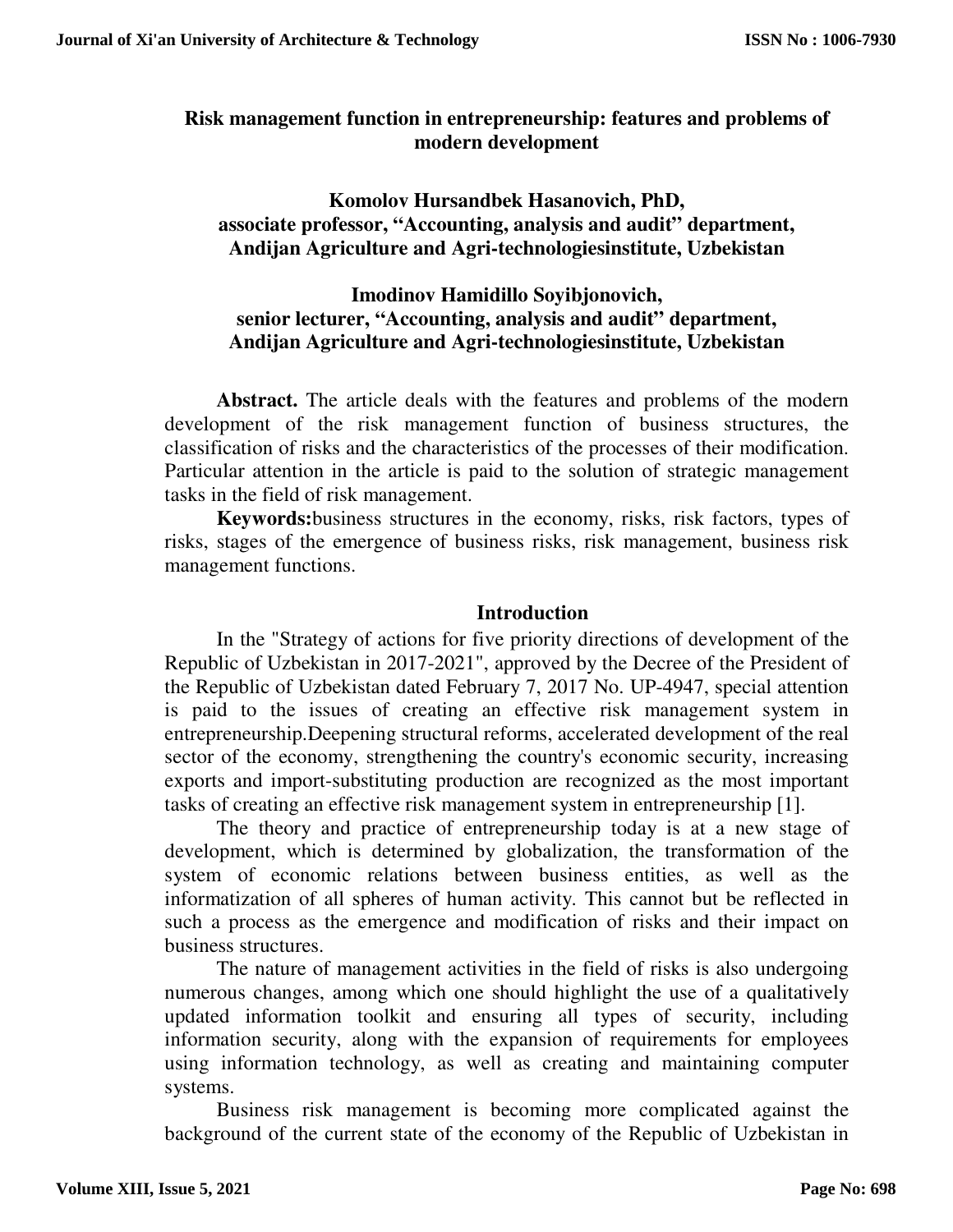the world, as well as changes at the level of each, separately taken, business structure.This affects the nature of competition, which implies the search for new tools for managing entrepreneurial structures in order to ensure a high level of their competitiveness.In the context of the transformation of entrepreneurial risks, the existing methods and mechanisms of management cease to be fully adequate to the new realities of globalization and informatization [2]. In addition, the lack of effective management tools adapted to the conditions of economic instability hinders the use of risks, primarily external ones, in order to determine new directions for the development of entrepreneurship in the Republic of Uzbekistan.

This problem is not limited only to external entrepreneurial risks, since under the influence of rapid innovative development, informatization and digital transformation of society in the internal environment of entrepreneurial activity, changes also occur, leading to the emergence of new risks.

Insufficient scientific elaboration of these issues actualizes scientific research aimed at the formation and scientific substantiation of new conditions that ensure the development of the entrepreneurial environment of the national economy on the basis of effective risk management.An important component of this is the study of the readiness of workers in modern business structures to work with risks and the development of new solutions that meet the increasing requirements of the current stage of globalization.While these problems are relevant for all business structures, their solution should be based on taking into account the national and sectoral specifics of entrepreneurship.

This determines the choice of the subject area, as well as the relevance and significance of the topic of this scientific article.

### **MAIN PART**

It is well known that one of the basic conditions for the existence and development of entrepreneurial activity is risks.They accompany entrepreneurial activity at all stages of the life cycle - from inception to liquidation of an entrepreneurial structure.At the same time, it is difficult to say what role they play in entrepreneurial activity - mostly positive or negative.

Based on the theoretical postulates of a market economy, we certainly agree that risk and competition are necessary conditions for the existence and development of entrepreneurial activity.Consequently, risks play a predominantly positive role in entrepreneurship, stimulating the process of its development as a whole, as well as at the level of each, separately taken, entrepreneurial structure.In the practice of entrepreneurial activity, a huge number of risks are encountered. Within the framework of the generally accepted approach to their classification, it is usually customary to distinguish the following types of risks: external, internal, financial, production, commercial, strategic, managerial, personnel, legal, project, investment, logistics, image, reputation, environmental, etc.

In modern conditions, there is a process of diffusion, when risks, intertwining with each other, are modified, creating new unique combinations for a particular business structure in specific conditions, under the influence of internal and external factors.In addition, the very nature of risks is modified, when the external conditions that give rise to them become more significant than internal ones.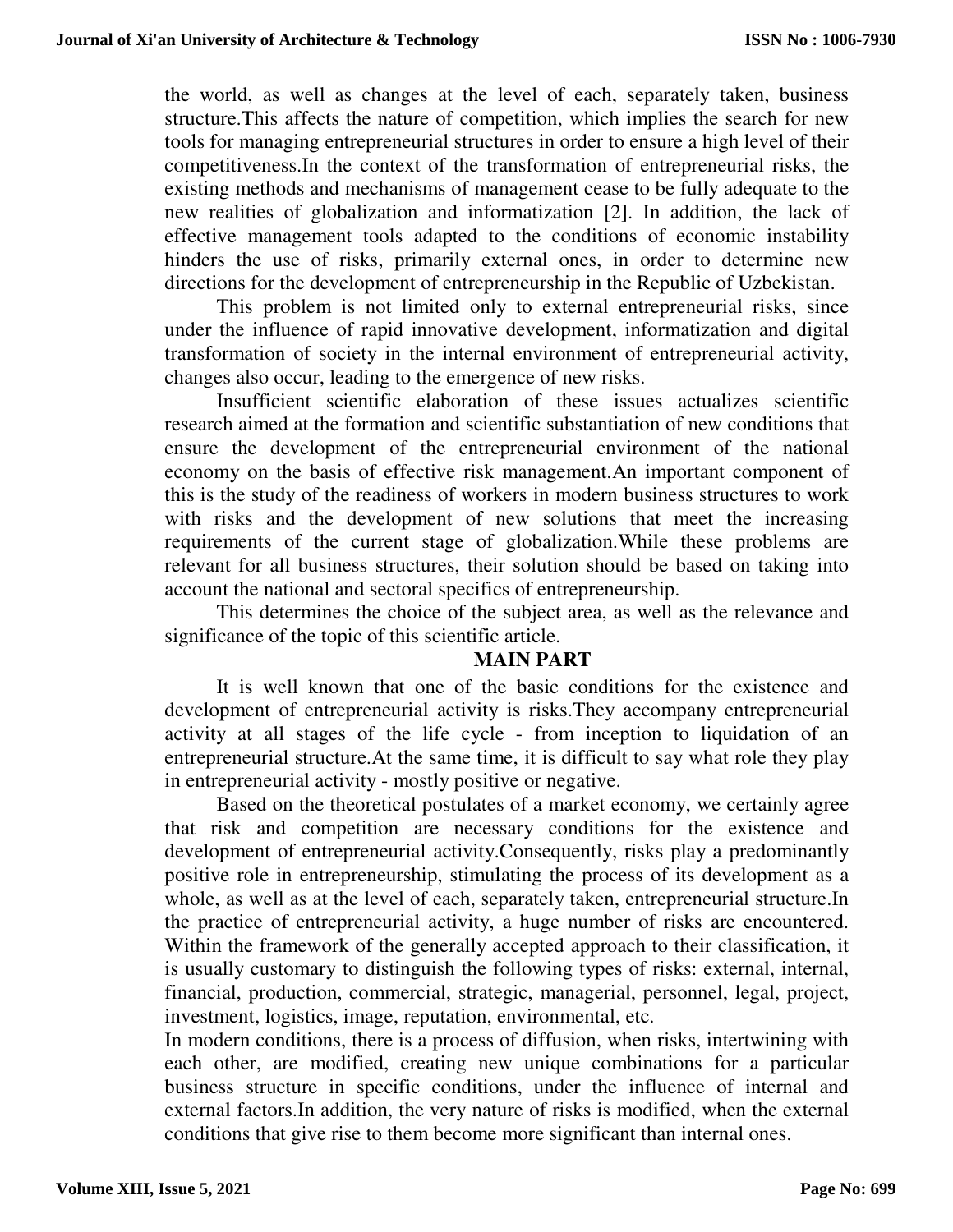In the theory of entrepreneurship today, more attention is paid not to the process of minimizing risks, but rather to the possibility of predicting the emergence of new risks and assessing their impact on entrepreneurial structures for use in order to identify new opportunities to ensure their own competitiveness (or even eliminate competitors).Such research cannot be carried out outside the context of globalization and the trends with which it is associated [3, p. 7].

At the same time, particular interest lies in solving problems related to improving the image and reputation of entrepreneurial structures (primarily large and medium-sized ones), which seek to reduce image risks and form a sustainable reputation for cost-effective and socially oriented entrepreneurial structures.

The tasks associated with reducing risks in this area correspond to the foundations of a socially oriented model of the economic system of economically developed countries.At the same time, entrepreneurial success is inextricably linked with the level of social responsibility. The higher the social responsibility of the firm, the more likely it is that the consumer will make a choice in its favor, as well as in favor of the goods and services it offers.We can say that social responsibility, reflecting the special worldview and ethical values of the entrepreneur, is also becoming a specific product presented on the market along with "ordinary" goods and services. Of course, this requires additional transaction costs, which is reflected in an increase in the final price of goods and services, especially in the short term.Nevertheless, this not only does not become an obstacle, but, on the contrary, creates additional incentives for consumers who are confident that part of the income received by the entrepreneurial structure will be directed to charity, the environment, support for those in need, restoration of natural or historical monuments, volunteer programs, etc.This allows us to speak about a high level of human capital development, combined with a high level of income of the population of economically developed countries.

As for developing countries, and the Republic of Uzbekistan is no exception here, under the influence of globalization, characterized by transparent borders and a simplified process of movement of goods and factors of production, the level of competition in national markets is increasing.In these conditions, it is necessary to search for new ideas in the field of positioning business structures, which implies strengthening the image and reducing image and reputational risks [4, p. 192].The very existence of these risks presupposes their monitoring and the development of management models of entrepreneurial behavior in order to neutralize them.The fact is that, as theory and practice show, the reputation and image of employees of a particular entrepreneurial structure can both help to promote the competitiveness of a firm and act as a source of risks.

In this regard, we should talk about the complication of the risk management function in terms of planning and monitoring the activities of personnel, primarily at the level of top management. At the same time, the company's image also depends on ordinary employees.As an example, we can cite the damage that is caused to the reputation of entrepreneurial structures by the insufficiently correct and attentive attitude of their personnel towards people with disabilities.So, in our country with a certain frequency there is information about cases of discrimination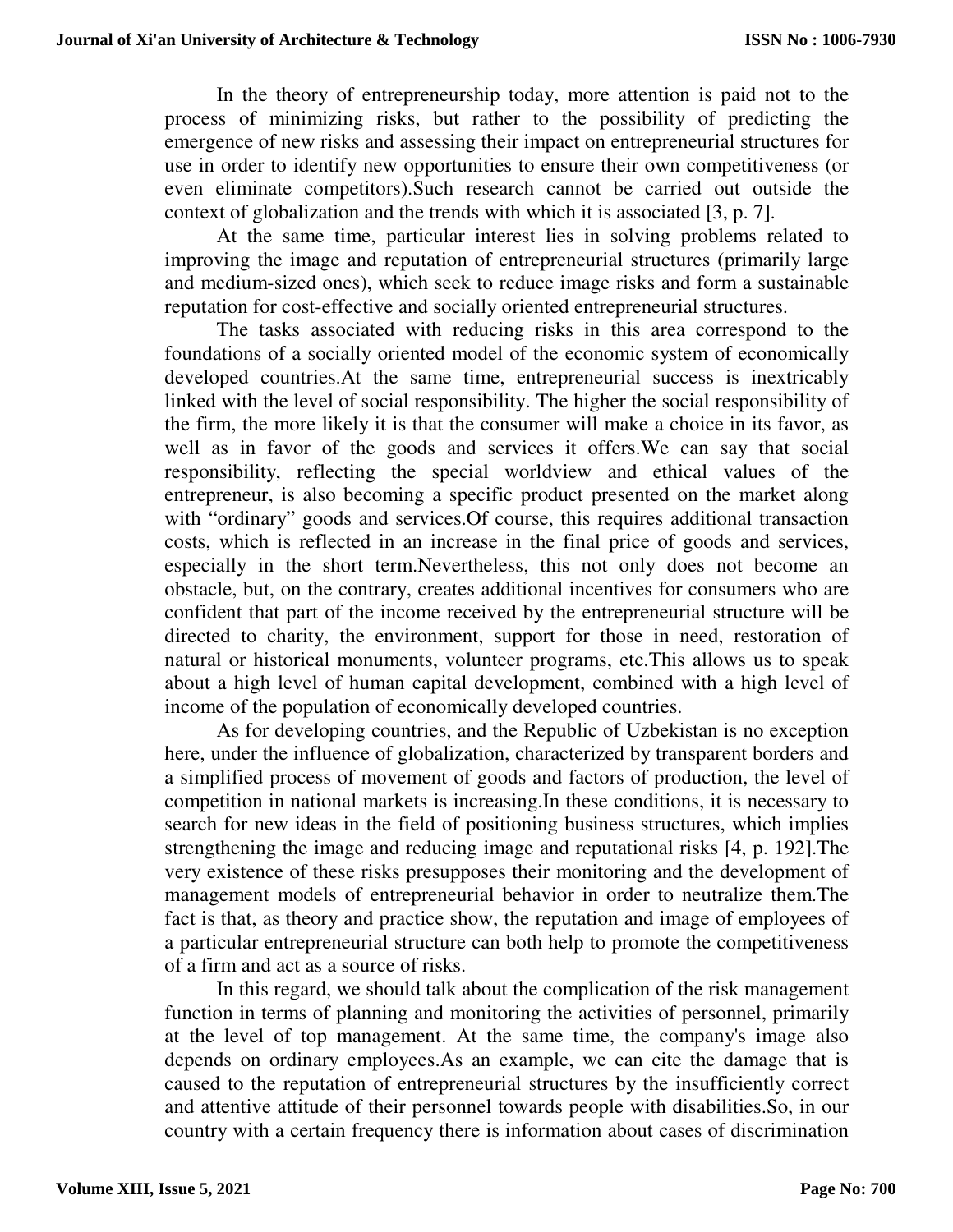in relation to such categories of visitors to restaurants, shopping centers, etc.All this presupposes the search for new solutions that correspond to the modern conditions of doing business and a tolerant attitude towards the surrounding world. [5, p. 57-58].

In some cases, entrepreneurial activity even leads to disasters of a global nature, such as the events in the Gulf of Mexico in April 2010.This is the largest oil spill in the history of oil production. As you know, the leak that occurred as a result of the explosion on the oil platform of British Petroleum was stopped only three and a half months later.During this time, 670 thousand tons of oil spilled into the sea, of which only three quarters were collected and neutralized with the help of chemical reagents [6]. This disaster caused not only colossal environmental damage, but also reputational damage to this company, and the financial costs incurred by it to eliminate the consequences of the explosion are comparable to efforts to restore its reputation.

In this regard, the increasing importance of risk management at all stages of the production process, from preparation for the production process to the consumption of the finished product and after-sales service, should be emphasized.An effective risk management system should be based on purposeful activities to identify, assess and develop a sequence of actions that allow solving problems in the field of risk minimization.It seems to us that this is of particular importance in the context of increasing economic instability, accompanied by an increase in the number of managerial tasks, both commercial and image ones.

This requires clarification of the target function of risk management, which should be defined as targeted analytical and managerial work aimed at obtaining the maximum entrepreneurial effect based on optimizing activities and minimizing all types of risks.Its implementation, in turn, should be based on a unified systemic basis, which makes it possible to effectively solve tactical, operational and strategic tasks.

First of all, attention should be paid to the solution of strategic management tasks in the field of risk management, based on a general understanding of strategy as the art of management.We point out that strategic risk management is a specific management activity aimed at predicting risks and working in the area of their neutralization or minimization, which makes it possible to implement strategic plans for the development of an entrepreneurial structure in conditions of strategic uncertainty.At the same time, a search is carried out for alternative options for the behavior of an entrepreneurial structure in conditions of risk and uncertainty, their assessment and selection of the most rational scenario, as well as the elimination of risk sources. This requires special knowledge, experience, as well as the availability of opportunities to implement the developed solutions, relying on economic, financial and intellectual components, which together form the potential of the entrepreneurial structure.

Potential is largely determined by the size of the firm, the volume of goods and services it produces, the market share, financial strength, and the availability of appropriate personnel.Thus, the larger the scale of the entrepreneurial structure, the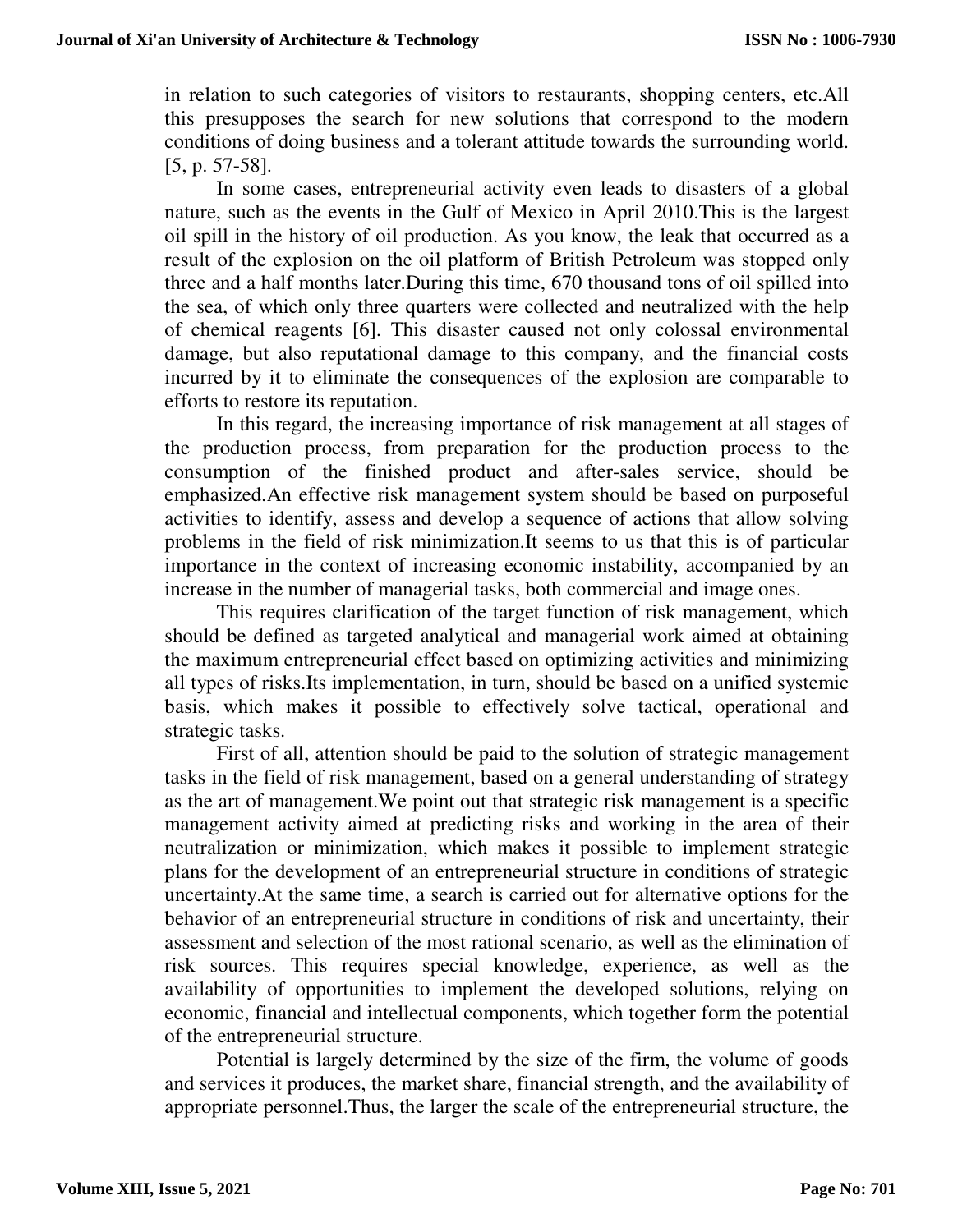more opportunities it has in the area of influence on the emerging external and internal risks.

When speaking about the risks arising in the external business environment, one cannot ignore the actions of competitors. Thus, competitors create risks for the functioning of specific business structures and the market as a whole.In addition, competitors can join forces in the process of minimizing or eliminating the action of external risks arising in relation to the national market by those forces or processes that relate to the global market and form cross-country risks [7, p. 44].

This is confirmed, in particular, by such events as the joining of efforts of a number of business structures operating in the same market and being competitors in relation to the economic sanctions imposed against our country.Today, one can observe a situation where individual companies not only unite, but also require certain steps from the state, forcing it, in fact, to play the role of an active lobbyist and create a pool of companies that counteract emerging risks [8, p. 43].

Over the past three years, such actions have already ceased to be one-off, despite the fact that they, as a rule, do not affect the sources of risks (mainly political).An example of this is the measures of the Russian government, the implementation of which makes it possible to partially compensate for the losses of domestic companies caused by the unilateral decision of the United States to impose duties on steel imports in March 2018 against the Russian Federation in the amount of 25% and aluminum - in the amount of 10%[9].

As for tactical management tasks in the field of risk management, they are aimed at neutralizing specific risks ("here and now") or minimizing them.As part of this, a list of specific methods, techniques and tools typical for a particular market, business structure, or even for a specific risk is developed and implemented.The above does not mean that all developed management decisions are unique (although there are some).Sometimes they rely on well-known algorithms, but at the same time they are modified based on a specific situation, including - depending on what its nature is - economic or non-economic, and what is the nature of the emerging risk - internal or external in relation to the entrepreneurial structure.The effectiveness of such solutions is determined by the degree to which the impact of risk on a specific business structure is reduced, and ideally, by its complete elimination.

These processes, along with their dynamics, impose additional requirements on the management of entrepreneurial structures.Proceeding from this, in the context of globalization, the list of persons, or even specially created positions (professions), who solve problems in the field of risk management, is significantly expanding.These currently include:

- risk managers;
- financial managers;
- acquirers trusted agents;
- actuaries specialists in statistical calculations of risk levels in insurance;
- underwriters persons who analyze and assess insurance risks, etc. [10,

p.41].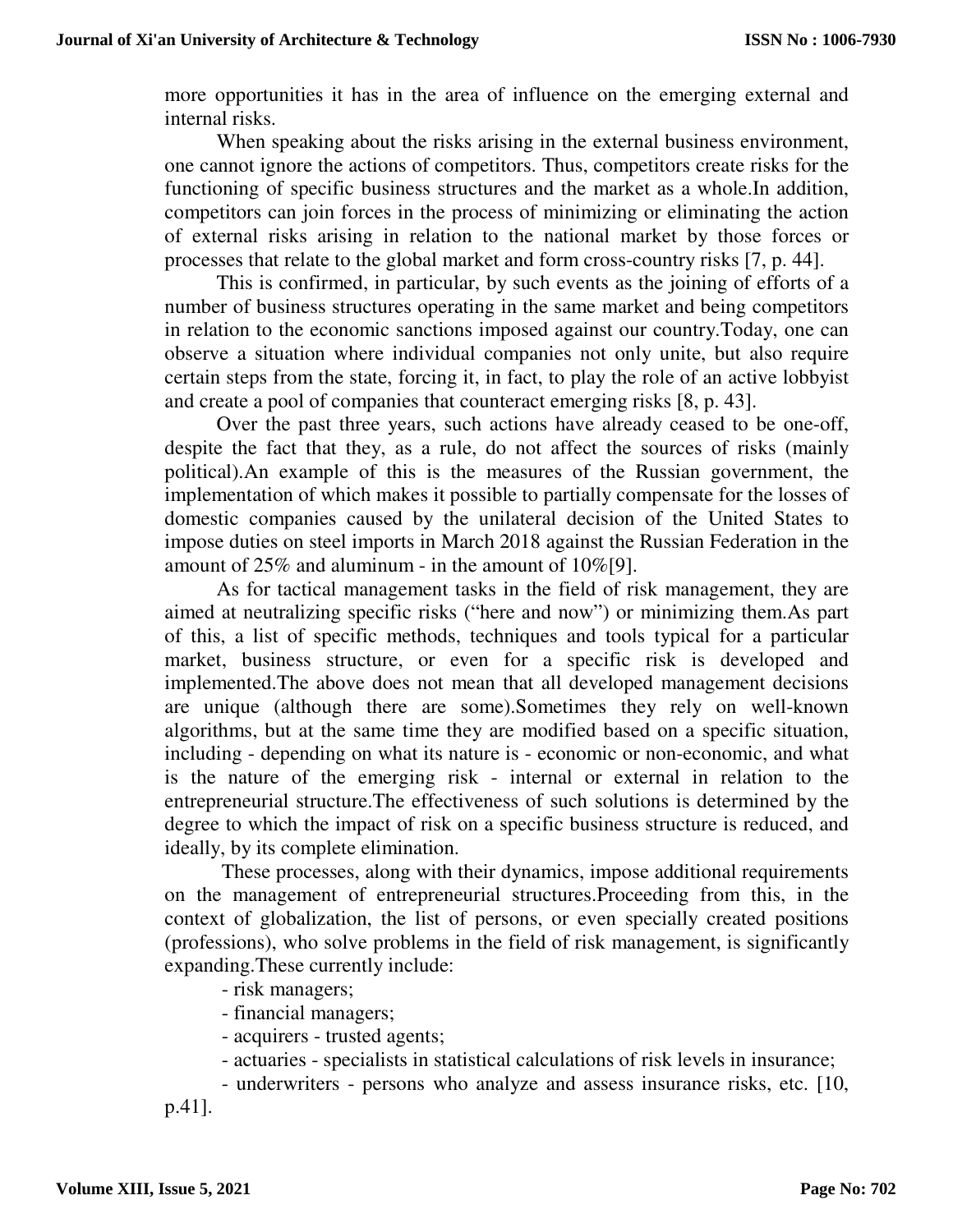Even a cursory glance at the above list of professions shows that most of them have appeared recently.It can be predicted that in the future there will be new professions that involve risk management based on new advances in cybersecurity.Entrepreneurial activity in this case is a reflection of the existing trends associated with globalization, as well as with an increase in political risks.This is most relevant for large domestic entrepreneurial structures whose business areas are connected with both Russian and foreign markets.Thus, the interaction of PJSC Gazprom with the transit countries of Russian gas presupposes the expansion of the staff of international lawyers, as well as the involvement of various Russian and foreign legal structures, as well as companies engaged in lobbying and PR activities, in protecting the company's interests [11, p. 127].

The formation of entrepreneurial risks is influenced by many processes that determine, among other things, the behavior of various economic entities. This can be schematically represented within the framework of factor analysis (Fig. 1).

The diagram shown in this figure has a dual purpose. On the one hand, this is a reflection of a systematic approach to the analysis of the process of the emergence of various risks, and on the other hand, it is an indication that in each specific case, risks can act in relation to the business structure as internal or external, controlled to a greater or lesser degree.This ensures the differentiation of risk management tasks and, as a consequence, the achievement of a more significant result.

With the complication of the structure and nature of the functioning of the business environment, the improvement of the business risk management function presupposes the modification and effective adaptation of the following components:

 1.Organization - the ability to unite employees and create a team (permanent and / or temporary), ready to work effectively in the face of increasing risks.

2.Forecasting - the ability to foresee, first of all, events leading to the emergence of new or modification of existing risks.This function is especially important when analyzing the management situation and identifying events that can influence the process of minimizing or eliminating existing risks, as well as searching for new opportunities for the development of an entrepreneurial structure.

| General factors:                   | General economic factors:              |
|------------------------------------|----------------------------------------|
| Natural and climatic;<br>$\bullet$ | Macroeconomic stability;<br>$\bullet$  |
| Economic;<br>٠                     | • Economic growth;                     |
| Political;<br>٠                    | • Economic security;                   |
| Technogenic;<br>٠                  | Anti-cyclical regulation;<br>$\bullet$ |
| Social:<br>٠                       | • Normative legal regulation of        |
| Scientific and technical;<br>٠     | entrepreneurial activity               |
| Legal<br>٠                         |                                        |
|                                    |                                        |
| <b>Entrepreneurial factors:</b>    | <b>Behavioral factors:</b>             |
| Production                         | Interests;                             |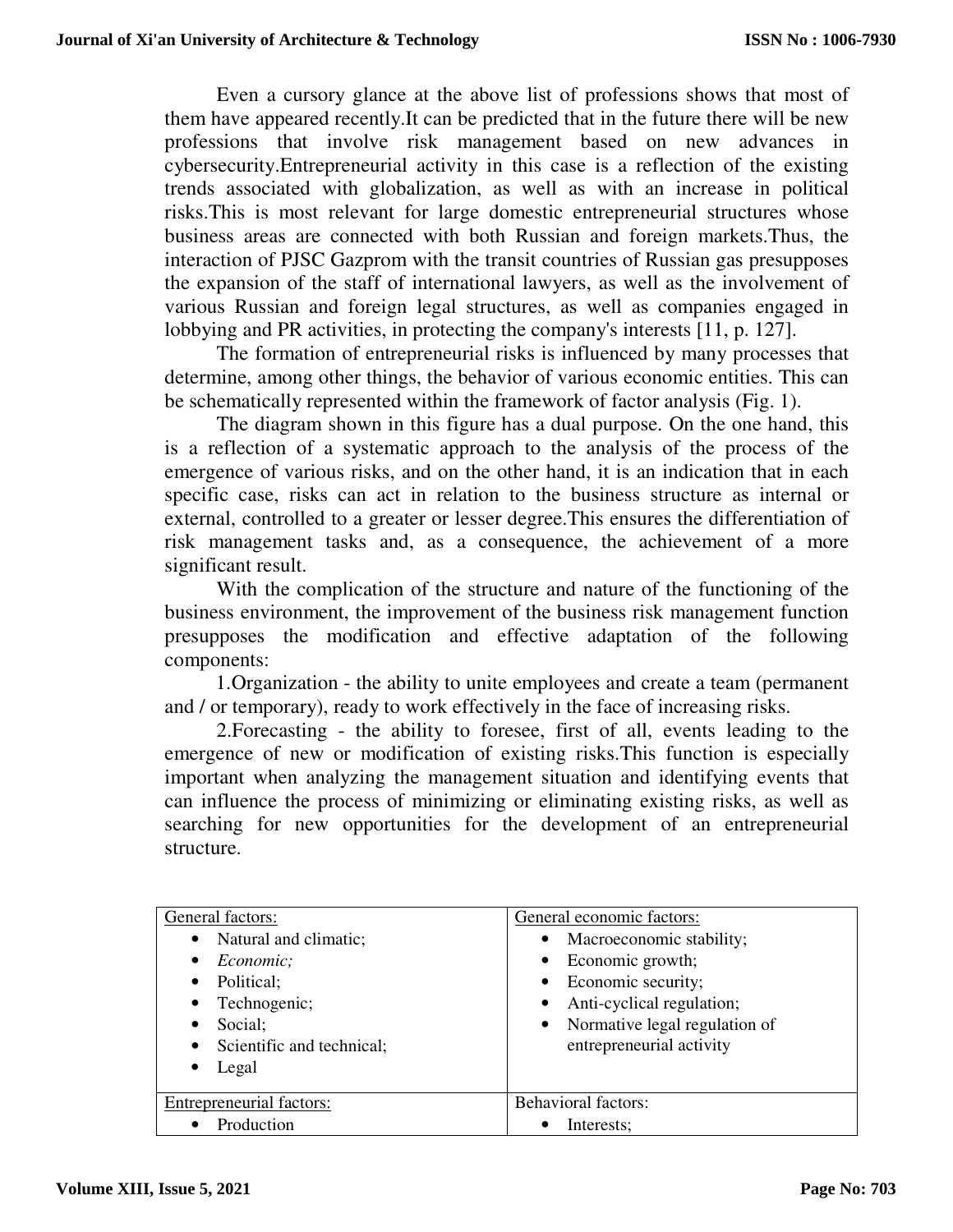| Trading;<br>$\bullet$                                          | Motives:<br>$\bullet$                  |
|----------------------------------------------------------------|----------------------------------------|
| Logistic;<br>$\bullet$                                         | Incentives;<br>$\bullet$               |
| Informational;<br>$\bullet$                                    | Related to human capital;<br>$\bullet$ |
| Marketing;<br>$\bullet$                                        | • Related to personnel management      |
| Competitive<br>$\bullet$                                       |                                        |
| Factors shaping the financial result:                          |                                        |
| Investment;<br>$\bullet$                                       |                                        |
| Credit;<br>$\bullet$                                           |                                        |
| Banking;<br>$\bullet$                                          |                                        |
| Related to the stability of the national currency<br>$\bullet$ |                                        |
|                                                                |                                        |

# **Figure 1 - Conceptual diagram of risk factors and their influence on the formation of financial results of entrepreneurial activity (developed by the author)**

3. Ensuring sustainability - the ability to influence risks, as an object of management, in order to ensure the ability of the business structure to effectively resist them.

 4.Coordination is the ability to ensure a high level of consistency in the work of all structural units within the entrepreneurial structure, and, if necessary, in the external business environment, in the field of countering risks (if this does not contradict national, in particular, antimonopoly legislation).

 5.Control - the ability to carry out effective verification of current activities and the results obtained at various stages of risk management work. This makes it possible to adjust the approved work plans, especially in the area of achieving key indicators of entrepreneurial activity.

 6.Monitoring is the ability to constantly monitor all processes occurring both in the internal and external, in relation to the business structure, the environment, which allows early detection of threats and new opportunities.

 7.Incentives - the ability to activate the work of risk managers and other personnel in the face of risks. [12, p. 28].

Each of these components of the risk management function has a high level of significance, and it is not possible to single out the most priority ones among them.This is not entirely advisable, except in cases when it comes to an ultra-short period of time or a small number of risk factors that are in a stable state.But this situation is hypothetical and is more the exception than the rule. In practice, entrepreneurial risks are characterized by the absence of statics, both in composition and intensity, and in the duration of action.

Threats associated with entrepreneurial risks are caused, among other things, by the likelihood of errors and miscalculations when making managerial decisions, assessing negative results and distributing powers and responsibilities (material, moral, personnel, etc.) for risk management.Neutralization of threats determined by the scale of possible damage and the active striving of entrepreneurs for leadership in the market involves obtaining, processing and using an array of complete, reliable, timely information related to risks.This problem seems to be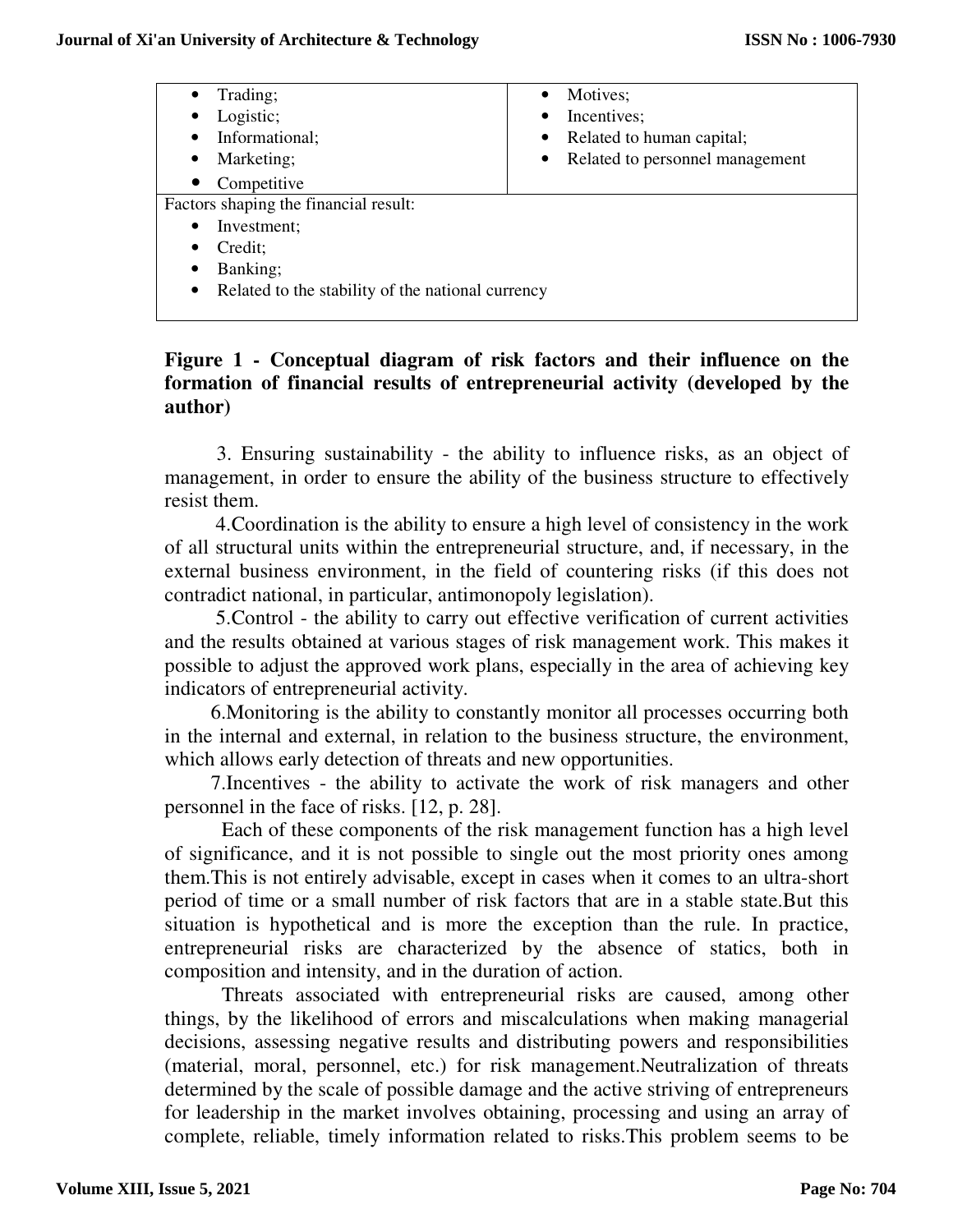one of the central ones in the field of entrepreneurial risk research and is subject to further analysis within the framework of this work.This implies detailing the areas of risk occurrence depending on the stage of the reproduction process, taking into account the quantitative, qualitative and temporal parameters (Fig.2).

Taking into account that entrepreneurial risks have a ramified structure and differ in the strength of their impact, it can be assumed that some of them will tend to zero in the short-term period, that is, risk-free business transactions may occur.This allows us to characterize part of entrepreneurial activity as risky, and part as risk-free.



# **Figure 2 - Stages of the emergence of entrepreneurial risks within the reproductive process (developed by the author)**

So, a risk-free zone can be attributed to a situation in which all transactions are carried out in strict accordance with previously concluded applications, orders, contracts.In the event that one of the parties is not able to fully or partially fulfill its obligations, conditions will be put into effect, providing for the payment of fines, penalties, and forfeit.

In this case, the refusal to fulfill the concluded contracts can be resolved in court, with the unconditional execution of the court decision, which corresponds to the conditions of the rule of law.

Note that similar situations take place in practice, especially when they become involved in: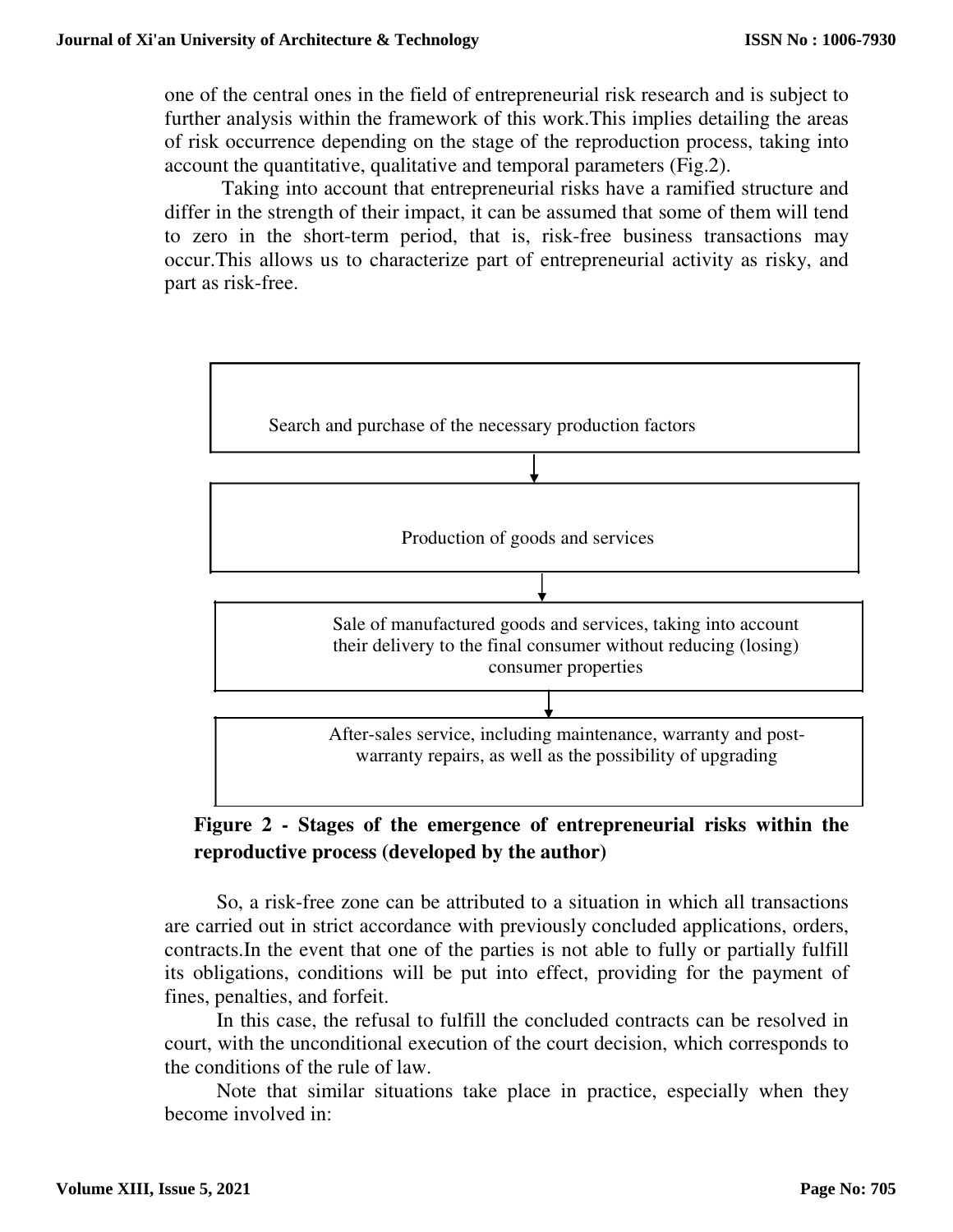- permanent partners with a long history of mutually beneficial partnerships;

- entrepreneurial structures that are in cooperation with each other and use the products of suppliers as a resource for the production of their products;

- business structures that are part of a holding or vertically integrated company;

- entrepreneurs who are distinguished by a high level of ethics and business reputation.

#### **Conclusion:**

1. It is important to note that the process of managing entrepreneurial risks should not be separated from the system of managing the entrepreneurial structure.It is only a part of it, although it is quite significant, but at the same time its functioning does not contradict the current laws and regularities, as well as basic management technologies.

2. The mechanism for managing entrepreneurial risks should be based on universal basic principles applied in the practical activities of entrepreneurial structures, regardless of their scale, industry affiliation and stage of the life cycle.These principles can be ranked by levels, taking into account their adaptation to the specifics of risk management. Let's imagine these levels:

a) conceptual level. Here it is proposed to conduct a comprehensive assessment of the activities of an entrepreneurial structure as a full-fledged economic entity. The current methodological apparatus makes it possible to determine the target function of a specific entrepreneurial structure, relying on the interests of the entrepreneur and the interests of consumers (individual and / or collective) of the goods and services produced;

b) operational level. Here, a comprehensive assessment of the main technological approaches to organizing the work of the analyzed entrepreneurial structure is carried out, ensuring the achievement of the set goal, taking into account the interests identified at the previous stage;

c) elemental level. It focuses on the assessment of the work technology of each specific manager of a given entrepreneurial structure and his communication with other managers from the point of view of the tasks being solved and the results obtained.At this level, the most clearly traced the need not only for consistency, but also for formalization as a management process and its results. At the same time, elements of a creative approach to management are not rejected either.[13, p. 28].

3. Under the influence of modern business development processes, including in the field of globalization, as well as the development of science and modern technologies, there is an objective process of increasing the importance and modernization of the risk management function at all stages of the reproduction process.This presupposes the implementation of a set of actions to revise the basic foundations of management, starting with the functions implemented within its framework and ending with the emergence of new professions in the context of the emergence of new and modification of existing risks.

4. Today, multidirectional processes are spreading more and more, creating risk situations, which involves the intensification of joint activities of various